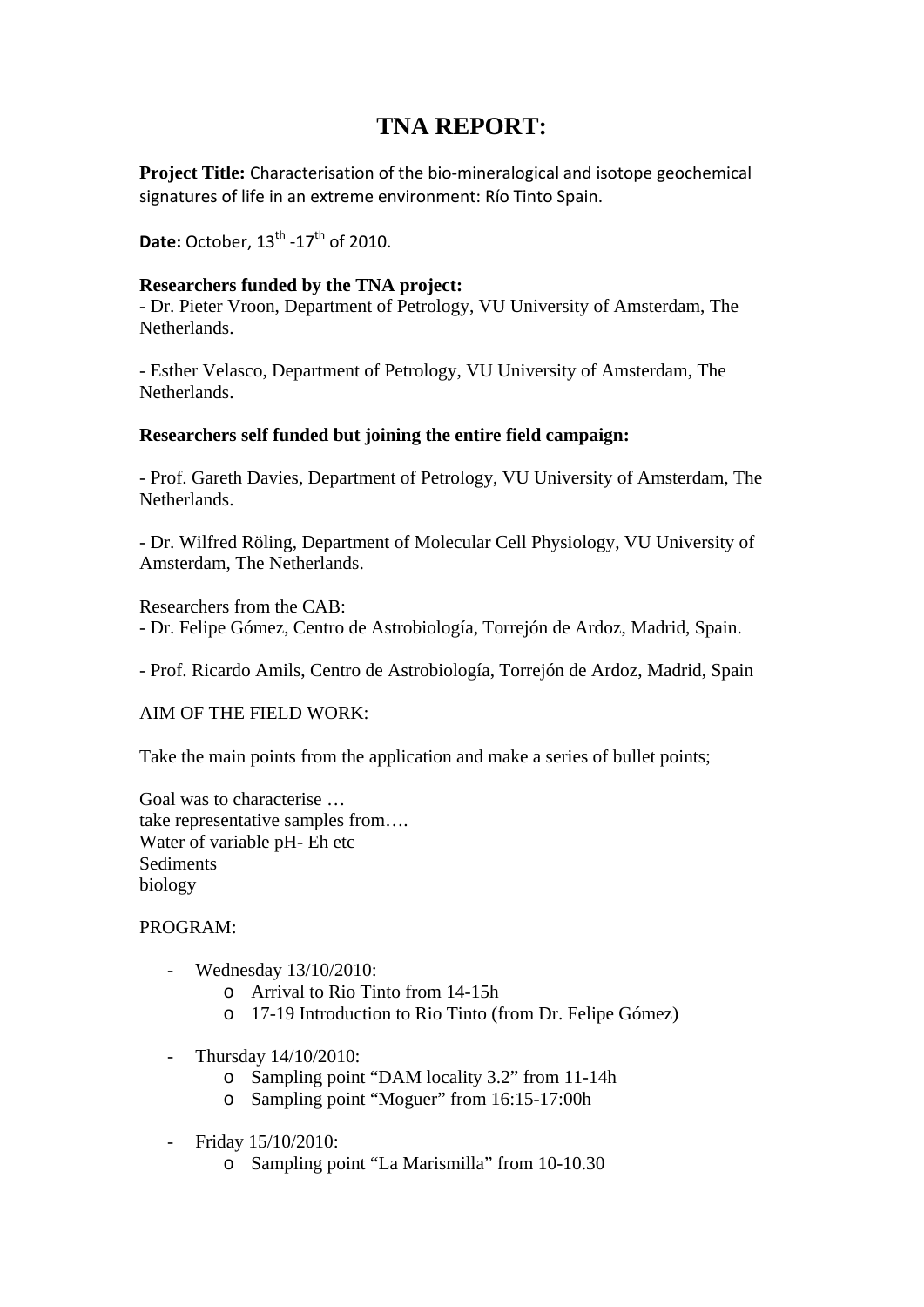- o Sampling point "Los Frailes" train station from 13.30-13.45
- o Sampling point "Berrocal" 16:35-17
- o Sampling point "La casa de los sordos" from 17:45- 18
- Saturday 16/10/2010:
	- o Sampling point "Origin" from 9:20-11:45
	- o Sampling point "Peña de Hierro, mine exit" from 12:15-12:30h
	- o Sampling point "Anabel's Garden" 13:15- 13:45h
	- o Sampling point "Gossan unit from the top of Peña de Hierro" 17:15- 17:30
	- o Sampling point "El Cementerio" 18- 18:45
- Sunday 17/10/2010:
	- o Departure from Rio Tinto.

Features from the sampling points:

## ANABEL'S GARDEN:

Sampling point from the source of the river near to the Peña de Hierro mining area (37°43'29.87"N, 6°33'36.16"W), where small streams both reduced and oxidized waters are mixed.

#### BERROCAL:

Sampling point located in the middle course of the river, in the south of the town of Berrocal (37°35'35.88"N, 6°33'2.51"W)

## DAM 3.2:

Dam situated close to the source of the river, in the south of Anabel's garden sampling point, near to the Peña de Hierro mining area (37°43'17.36"N, 6°33'46.85"W).

In this point, it is found a water pool up to 6 m depth, where it is possible to find stratified water from oxic  $(Fe^{3+})$  to anoxic  $(Fe^{2+})$  waters, but in the week that we were taking samples, we couldn't find the stratified waters.

#### EL CEMENTERIO (OLD TERRACES):

Sedimentary deposits next to the town of Nerva's cementery. The deposits are some old terraces  $(2 \text{ mV})$  rich in goethite and hematite.

#### EL CEMENTERIO (WATER SAMPLES):

Water exit from inside the "Rio Tinto" mine, in front of the Nerva's cementery, which are rich in Cupper.

GOSSAN UNIT FROM THE TOP OF PEÑA DE HIERRO: Gossan outcrop from the top of the "Peña de Hierro" mine (37°43'29.26"N, 6°33'13.41"W)

LA CASA DE LOS SORDOS: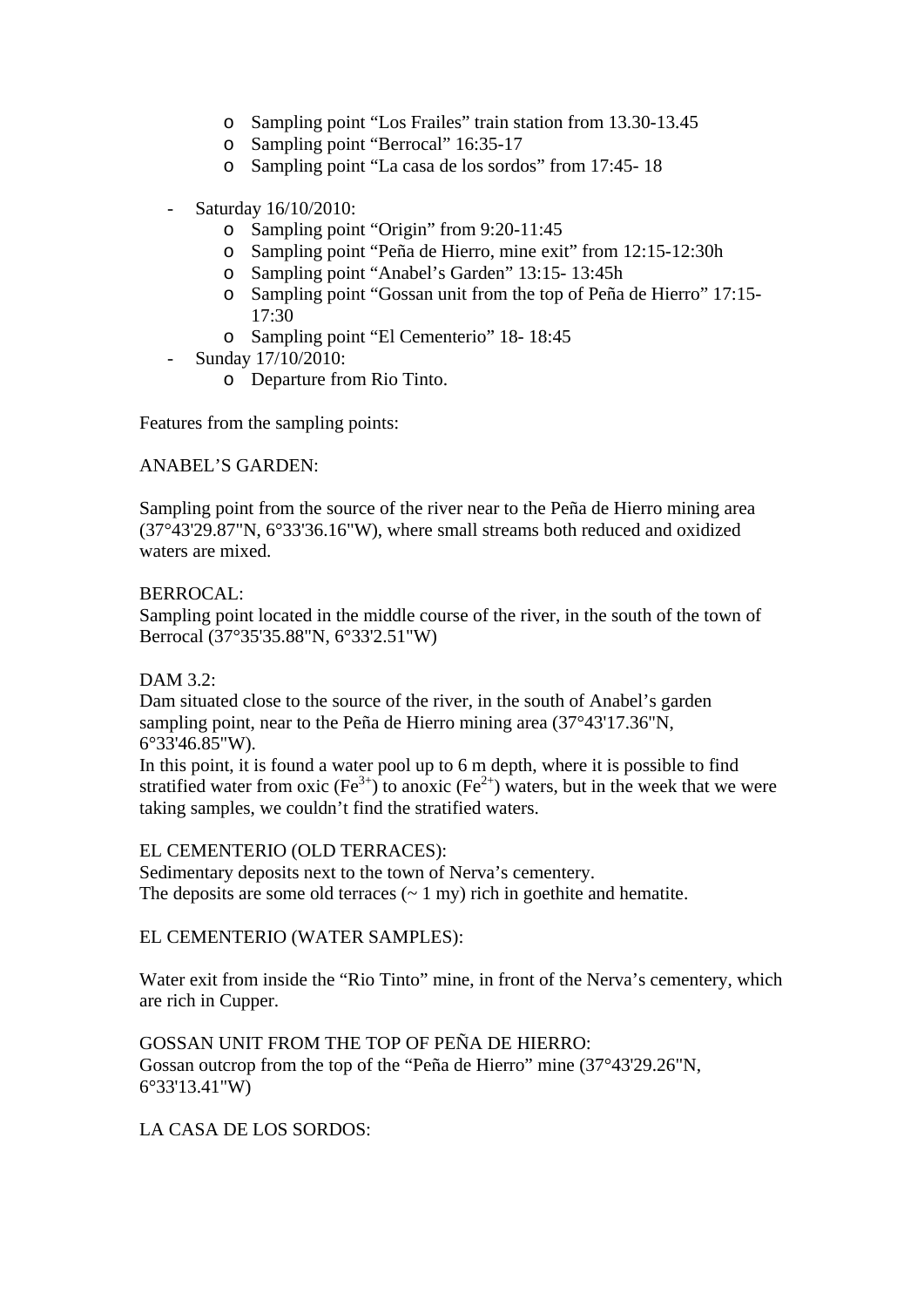Sampling point in the middle course of the river (37°35'1.81"N, 6°33'0.72"W), in the confluence between the Rio Tinto river and the Telliscas stream (with normal fresh water).

#### LOS FRAILES:

Train stop of the old mining railway, located in the middle course of the river, in the north of the town of Berrocal (37°37'37.39"N, 6°32'16.19"W).

#### MARISMILLA:

Dam close to the town of Nerva (37°41'28.51"N, 6°33'37.53"W), close to the origin of the river, where the waste waters from Nerva are joined to the Rio Tinto waters, having an extra source of organic material in this point. It can be observed some important biofilms in this sampling point.

## MOGUER:

Located in the estuary part of the river, in the "Parque del descubrimiento" from the town of Moguer (37°16'57.89"N, 6°50'59.76"W). This point is influenced both marine and Rio Tinto conditions, depending of the tidal state. It has been recorded changes of pH from 2 to 8.

# ORIGIN:

Official origin of the Rio Tinto river, in the south of the "Peña de Hierro" mining area (37°43'17.99"N, 6°33'4.60"W).

It has 3 streams, one call II ("Izquierda-Izquierda"), another call I ("Izquierda" or left) and the last one call D ("derecha" or right).

The II stream usually has the highest concentration of ferric ion of all the river.

# PEÑA DE HIERRO MINE EXIT:

Water exit from inside the "Peña de Hierro" mine (37°43'30.31"N, 6°33'21.61"W), which is reduced  $(Fe^{2+})$ . It is observed a high quantity of algae. This may due to the  $Fe<sup>2+</sup>$ -rich waters are more clear (greenish to transparent waters) than the  $Fe<sup>3+</sup>$ -rich waters (red waters).

#### ASSESSMENT OF THE FIELD WORK:

The major goals of this first field work in the Rio Tinto area where achieved. Following Dr Gomez excellent introduction to the region the research group is now familiar with the major geological and biological environments of the area. This enabled a diverse series of water samples, river sediments and a limited number of rock and mineral samples to be obtained. The short nature of the visit means that we cannot claim to have made a thorough study of the region. However, analysis of the current sample set will allow us to address specific questions and give additional focus to future sampling. A full list of samples is provided in an Excel spread sheet.

The infrastructure support and knowledge of the region provided by the CAB team was outstanding. Logistics were also extremely well organised. The VU team would like to officially register their great thanks that the CAB team provided such excellent assistance.